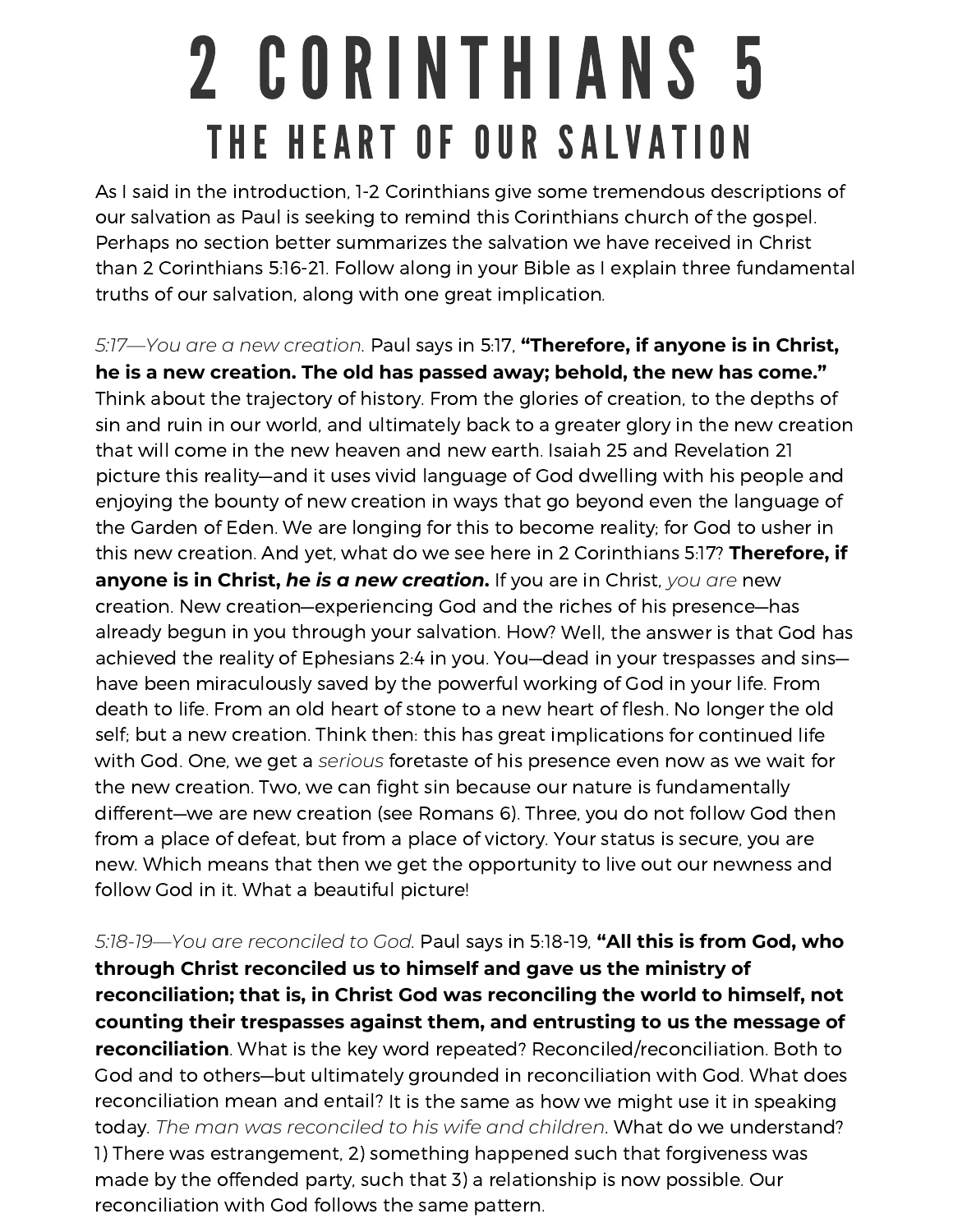First, there was estrangement, alienation. We read of this in Genesis last month. Not only in Genesis 3, but in how that estrangement increased and snowballed over time and throughout human history creating distance with God. Second, something happened so that forgiveness was made possible by the offended party. Notice, in the biblical story, we are not the offended party. God is. That means that if forgiveness is going to happen, God must do something or act in <sup>a</sup> way that makes forgiveness possible. We are the spouse that really messed up; God is the spouse that must offer forgiveness motivated by love and grace. Thankfully he does in Christ. That even while we were still sinners, enemies, Christ died for us to bring us forgiveness and satisfy the wrath of God (Romans 5:6-8). Or as is described here, **in Christ God was reconciling the world to himself, not counting their trespasses against them…** Through Christ's death we have forgiveness from God, our sin not being counted against us. Third, <sup>a</sup> relationship is now possible. Jesus saved you for the ultimate purpose that you would know God in relationship and experience him for the rest of eternity. Many want relationship with God—it only happens if we understand our estrangement from him, and believe in Jesus's death on the cross as the offer of forgiveness. Then we get the joy of living out <sup>a</sup> relationship with God for the rest of time, which is closely bound up with the idea of new creation in verse 17.

*5:21—The great exchange accomplished our salvation.* Verse 21 states, **"For our sake he made him to be sin who knew no sin, so that in him we might become the righteousness of God."** Many have called this The Great Exchange because of what is described in this verse: our sin placed upon Jesus, his righteousness given to us. This is what happened as Jesus died for his people. For us who are in Christ: our sin was placed on the one who knew no sin. That means that he paid for it on the cross and suffered as if it was his. Which it wasn't—for he was the one who knew no sin. That is what we could call *the negative* of our salvation—what was taken away. *The positive*—what was given—is that we were given the righteousness of God. This doesn't mean we instantly became righteous, for it is talking on the level of our standing before God. In God's eyes, the work of Christ was applied to our account, such that he now sees the work of Christ in our place. Our account is stamped righteous—and it is <sup>a</sup> permanent stamp, for it is the righteousness of Christ, which does not wax or wane. This is such <sup>a</sup> wonderful oneverse description of our salvation because it neatly describes what Jesus did to achieve our relationship (him taking our sin; us taking his righteousness), but it also gives us an understanding of our relationship going forward with God. We could therefore combine these three verses to state our standing with God in Christ: having our sin paid for by Jesus and receiving his righteousness, we are made <sup>a</sup> new creation and so now we get to enjoy the fruit of <sup>a</sup> relationship with God that has been provided by Jesus.